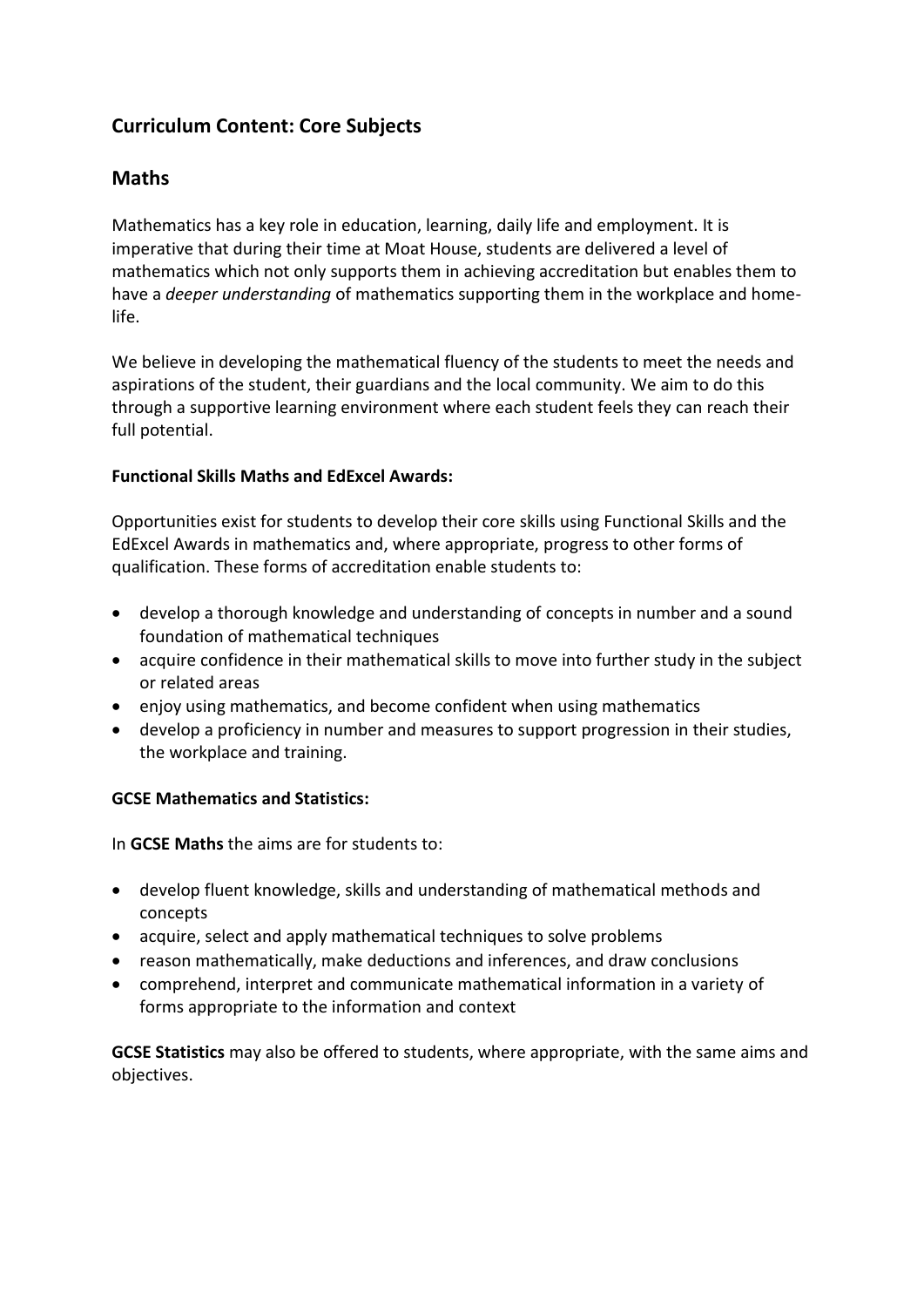# **English**

In English lessons at Moat House students develop skills in reading, writing and speaking and listening. The aim of the department is to foster confidence and enjoyment in all areas of English, to allow students to develop skills for future learning and employment, and reach their potential. Students work towards qualifications in GCSE English Language and/ or Functional Skills English at Level One and Level Two.

### **GCSE English Language**

The aim of this qualification is for students to develop skills in:

- reading with understanding; retrieving information from fiction and non-fiction texts; analysing language and structure, evaluating, summarising, and making comparisons between texts
- writing an extended piece of fiction and non-fiction
- writing clearly, effectively, imaginatively and accurately, using a range of sentence structures and vocabulary
- present to an audience using Standard English and respond to questions and feedback.

### **Functional Skills English**

The aim of this qualification is for students to develop skills in:

- reading to understand and retrieve information from non-fiction texts, infer implicit meaning, analyse and compare texts
- writing in a a range of forms, including letters, emails, reviews or articles
- writing clearly and accurately using language appropriate to the context
- contributing ideas to group discussions
- presenting to an audience in appropriate language, and responding to questions.

Some students may study for **GCSE English Literature.** 

In **GCSE English Literature,** Students study a Shakespeare text, a 19th century novel, a modern drama text, an anthology of 15 poems and some unseen poetry

The aim of this qualification is for students to develop skills in:

- **.** literal and inferential comprehension
- critical reading
- evaluation of a writer's choice of vocabulary, grammatical and structural features
- comparing texts
- producing clear and coherent text: writing effectively about literature
- writing accurately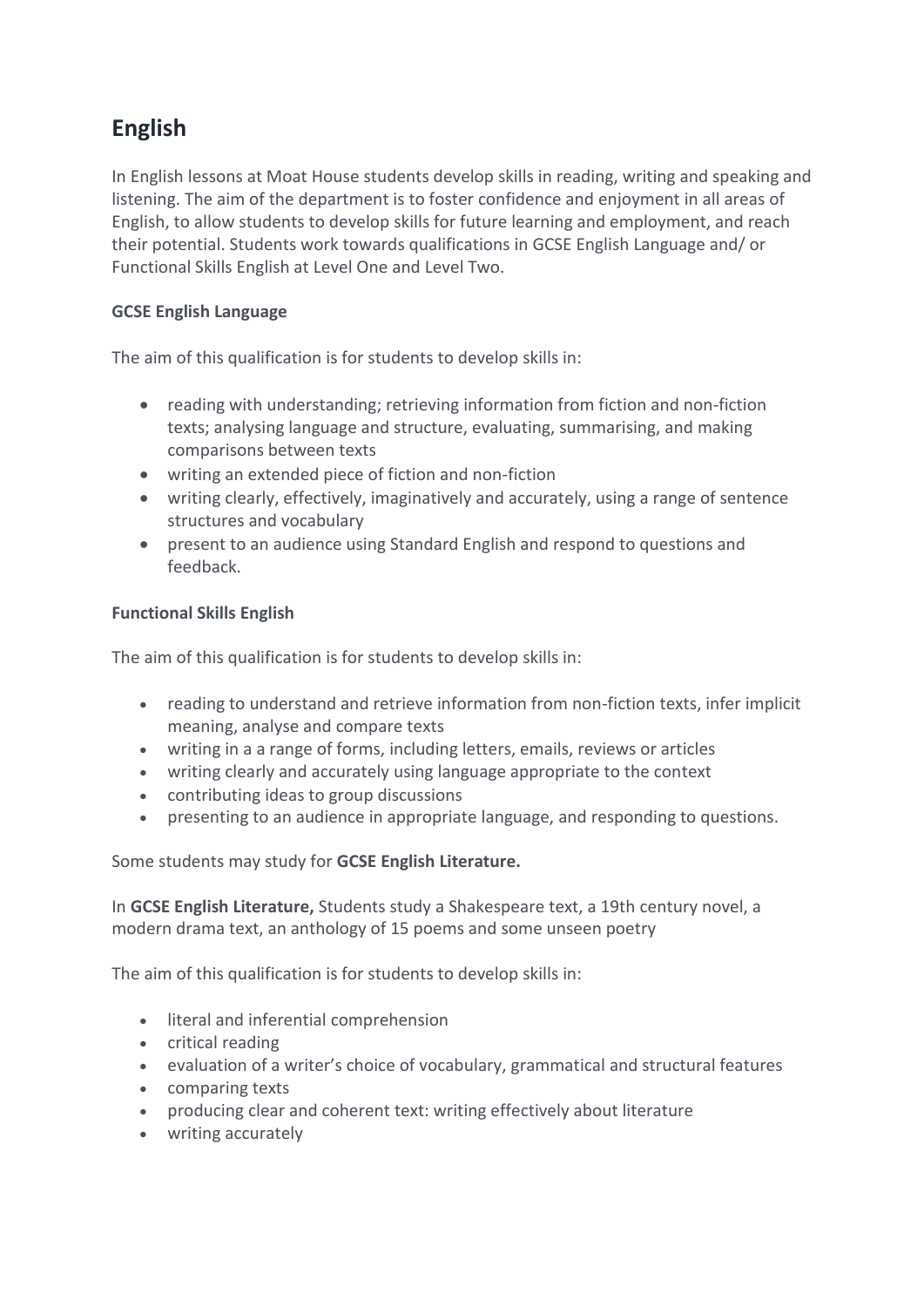### **Science**

Moat House offers GCSE (9-1) Biology, following the EDEXCEL programme. This qualification identifies the activities and experiences learners will come across in everyday life, and links these to scientific ideas and their implications for society. It provides the opportunity to acquire scientific skills through a series of core practicals. Four science lessons are offered each week.

Students will develop their knowledge of:-

- Life processes depend on molecules whose structure is related to their function
- The fundamental units of living organisms are cells, which may be part of highly adapted structures including tissues, organs and organ systems, enabling living processes to be performed effectively
- Living organisms may form populations, communities and ecosystems, interacting with each other, with the environment and with humans in many different ways
- Living organisms are interdependent and show adaptations to their environment
- Life on Earth is dependent on photosynthesis in green plants and algae
- Organic compounds are used as fuels in cellular respiration to allow the other chemical reactions necessary for life
- The chemicals in ecosystems continually cycle through the natural world
- An organism's characteristics are influenced by its genome and its interaction with the environment
- Evolution occurs by a process of natural selection and accounts both for biodiversity and how organisms are all related to varying degrees.

Students will develop their skills in the following areas:-

- Working scientifically
- Experimental skills and strategies
- Analysis and evaluation
- Scientific vocabulary, quantities, units, symbols and nomenclature

GCSE Chemistry and Physics may also be offered as part of a Combined Science qualification or as separate sciences when these courses have been started in referring or previous schools.

## **RSHE / Life Skills**

Since 2020, RSHE has been a statutory subject for all students in KS1-4 and is recommended for post 16 students. There is no written examination or qualification. Students will cover a range of topics which will help them to develop as an individual and ensure they are ready for the world after their time in school ends. Relationships and Sex education (RSE) is included as part of RSHE. At the end of each session, students will be signposted to further help and information should this be required.

In sessions, students develop their knowledge of:-